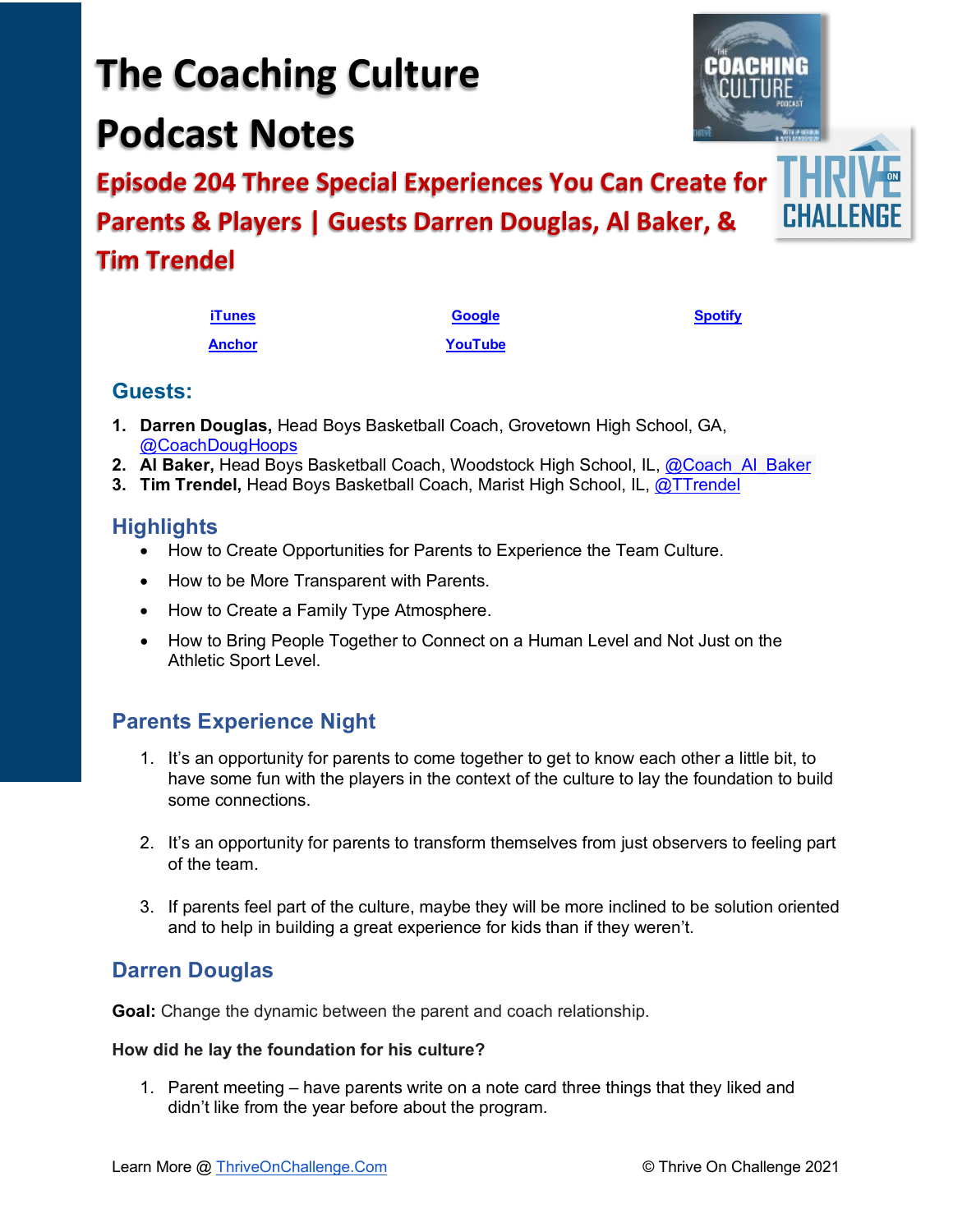- 2. Parent practice led by the players.
- 3. Tradition of a weekly team dinner after practice where parents come together and get with the players to create a family type atmosphere.
- 4. Open practices to create a family-oriented environment.
- 5. Provide players with opportunities to lead.
- 6. Players provide school tours to incoming players during school's open house.
- 7. Hosting an event at the beginning of the season to build connections with parents.

## **Al Baker**

**Goal:** Create a positive foundation with every kid and every parent for when is time to have those hard conversations about playing time, etc. Investment of time and energy early in the season is going to pay off down the line.

**Parent Experience Night** (2-hour event) - Best time to do it is at the beginning of the season. After finalizing the rosters and before the first game of the season.

- 1. No concerns about playing time and the player's role in the team.
- 2. Build positive and good will at the beginning of the season.

#### **Format**

- 1. First 45 minute everyone goes to the library.
	- a. Mix everyone seating at a table different from their kid and with a mix of Freshmen, JV, and Varsity players.
	- b. Team Building Component (Three rounds of games. Prices for the winning team(s)).
		- i. How well do you know your coaches? Each table comes up with the answers
		- ii. Nailed it or Blew it. A basketball situation is described and as a table, they need to decide if the referee nailed it or blew it.
		- iii. Answer questions about the history of the program.
		- iv. In between card game Depending on the card that you draw, you have to do something (i.e., selfie with the person next to you and post it to social media.)
- 2. Second 45 minutes GYM Component: each team (Fr, JV, V) picks their favorite drill. Kids lead the drill.
- 3. Last 30 minutes: coaches, parents and player have a meal together.

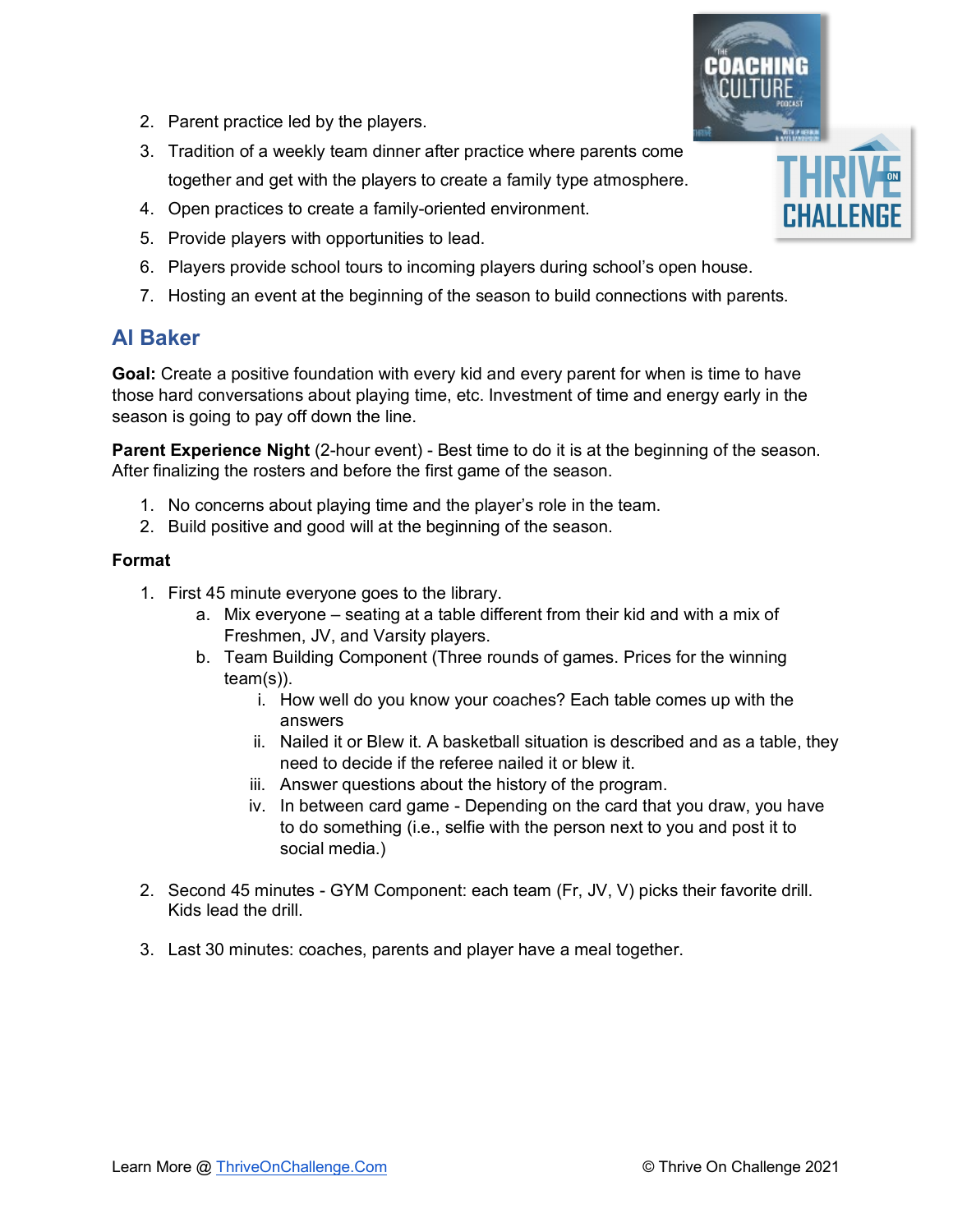## **Tim Trendel**

#### **Goals:**

- 1. Promote player's vulnerability.
- 2. Help mom and son reconnect.
- 3. Create great experiences outside of the court.

**Valentine's Banquet** - Boys' basketball players honor their mothers in front of the entire team on Valentine's Day.

- 1. Players get dressed up for a nice meal with their moms at a nice restaurant.
- 2. After the meal, each player gets up and read a poem that they wrote to their mom.

## **Takeaways**

- *1. Engage parents as people and focus on creating a really special experience for them.*
- *2. Find a way to create an experience that brings people together to connect on a human level and not just on an athletic sport level.*

**JP Nerbun jpnerbun@thriveonchallenge.com Twitter: @jpnerbun** 

**[thriveonchallenge.com](http://www.thriveonchallenge.com/)**

**@CoachNSanderson NSanderson@ThriveOnChallenge.com**

**Nate Sanderson** 

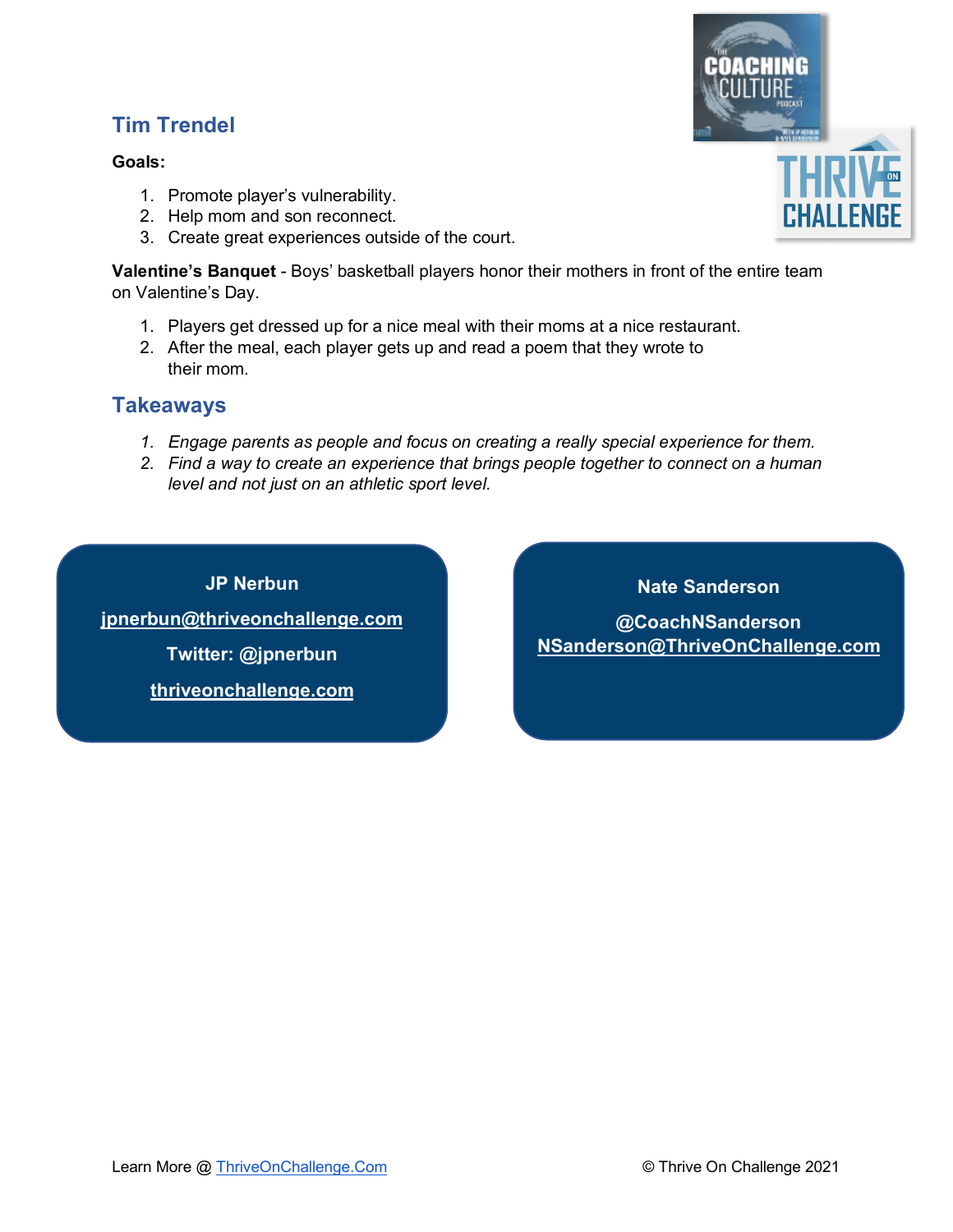

#### **PARENT QUESTION #1**

What do you want your experience as a sports parent to be like this season?

## **PARENT QUESTION #2**

What can YOU do to help facilitate a positive experience for your player this season?

## **PARENT QUESTION #3**

What can YOUR PLAYER'S COACH(ES) do to help facilitate a positive experience for your player?

## **PLAYER QUESTION #1**

What do you want your experience as a Blue Streak basketball player to be like this season?

## **PLAYER QUESTION #2**

What can your PARENTS do to help facilitate a positive experience for you this season?

#### **PLAYER QUESTION #3**

What can your COACH(ES) do to help facilitate a positive experience for you this season?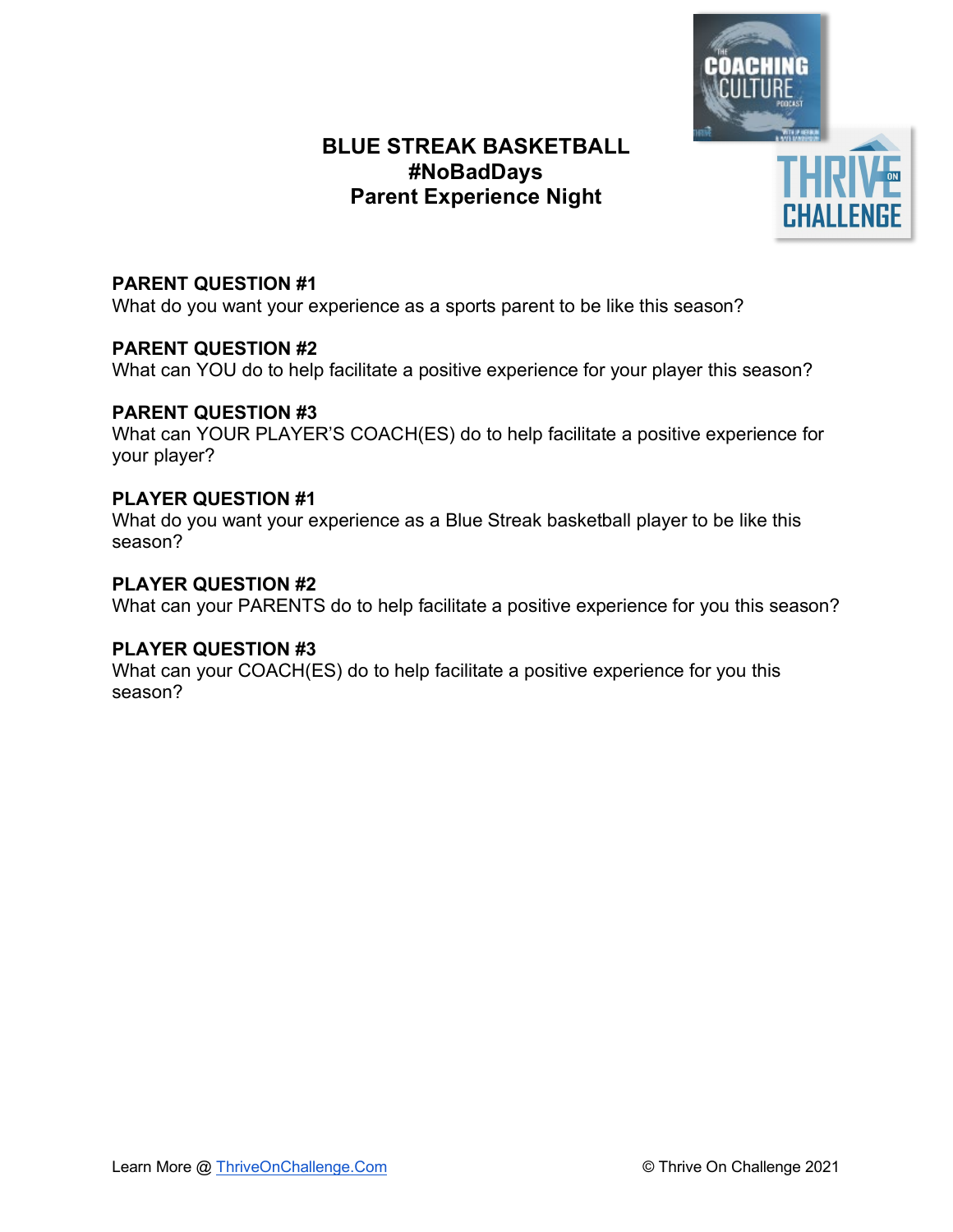

## **How well do you know your coaches?**

**\_\_\_\_\_\_\_\_\_\_\_\_\_\_\_\_\_\_\_\_\_\_\_\_\_\_\_\_\_\_\_\_\_\_\_\_\_\_\_\_\_\_\_\_\_\_\_\_\_\_\_\_\_\_\_\_\_\_\_\_\_\_\_\_\_\_\_\_\_\_\_**

#### **TEAM NAME:**

| Each of the following statements is true about ONE of our Blue Streak boys basketball<br>coaches. Write BAKER, CULLUM, JUSTICE or SMITH in each of the corresponding<br>blanks. |  |
|---------------------------------------------------------------------------------------------------------------------------------------------------------------------------------|--|
| 1. I sang in a barbershop quartet at Disney World.                                                                                                                              |  |
| 2. I was at U.S. Cellular Field for Mark Buehrle's<br>perfect game in 2009.                                                                                                     |  |
| 3. I was a theater minor in college.                                                                                                                                            |  |
| 4. I was once bitten by a chipmunk.                                                                                                                                             |  |
| 5. I was once publicly mocked by Ozzie Guillen.                                                                                                                                 |  |
| 6. I once stood in line next to Kenny Chesney at<br>a Subway in Nashville, TN.                                                                                                  |  |
| 7. I can say the ABC's backward just as fast as<br>a normal person can say them forward.                                                                                        |  |
| 8. I was a professional mascot                                                                                                                                                  |  |
| 9. I was a top intern at a Fortune 500 company.                                                                                                                                 |  |
| 10. I received the Lucy Smith Morris Shakespeare<br>Prize the year I graduated from college.                                                                                    |  |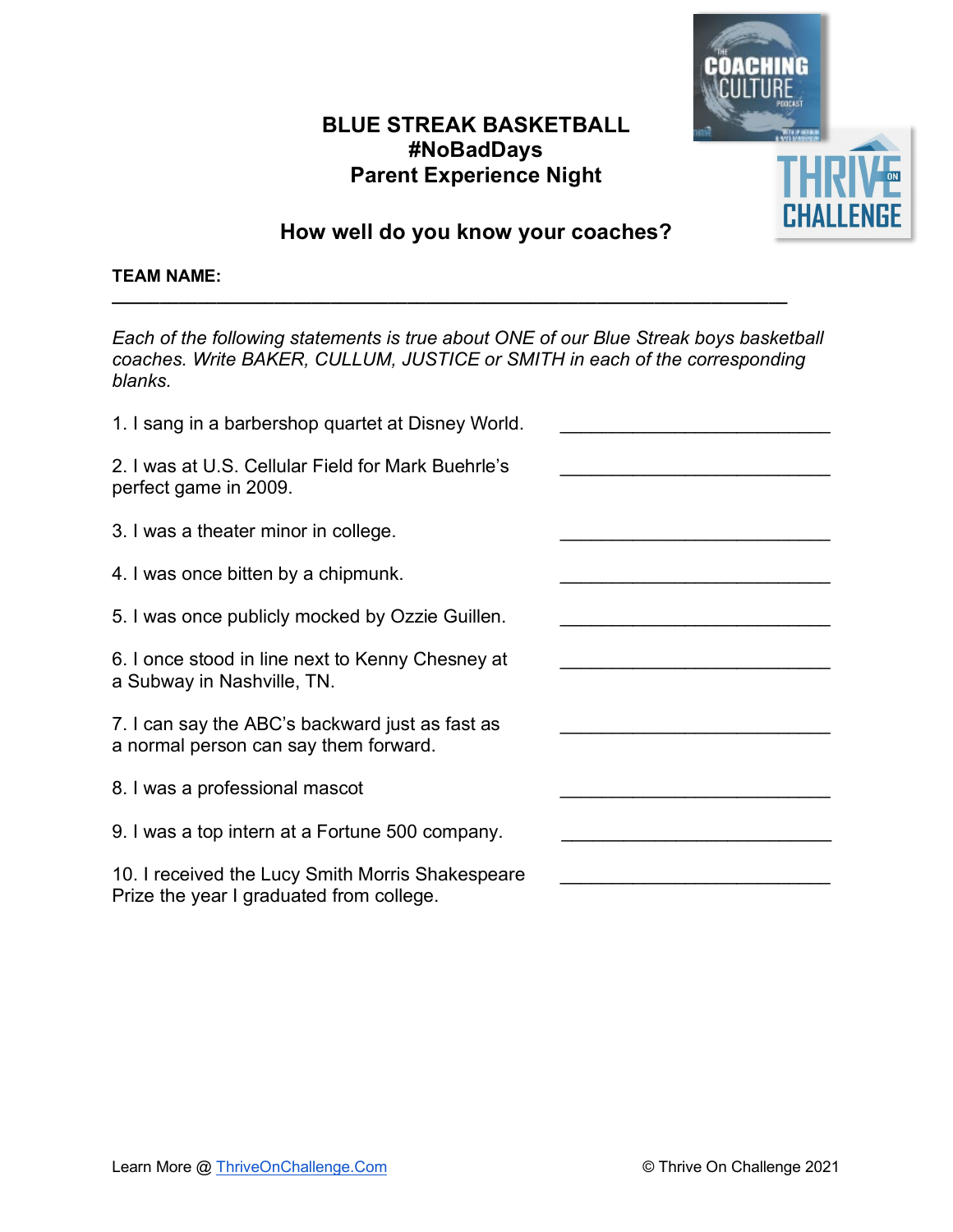## **BLUE STREAK BASKETBALL**

**#NoBadDays Parent Experience Night**



## **Blue Streak Basketball History**

**\_\_\_\_\_\_\_\_\_\_\_\_\_\_\_\_\_\_\_\_\_\_\_\_\_\_\_\_\_\_\_\_\_\_\_\_\_\_\_\_\_\_\_\_\_\_\_\_\_\_\_\_\_\_\_\_\_\_\_\_\_\_\_\_\_\_\_\_\_\_\_**

#### **TEAM NAME:**

*Match the names in the bank below to the corresponding descriptions.*

Marty Dello Dan Hill Cole Johansen Maury Leitzke Nick Kubiak Darren Spear Gordie Tebo Mason Sutter Jordan Turner Ben Wetherbee

1. \_\_\_\_\_\_\_\_\_\_\_\_\_\_\_\_\_\_\_\_ This 1964 WHS graduate and 2019 Hall of Fame inductee scored 1,145 points during his Blue Streak basketball career.

This former Blue Streak MVP is the WHS career rebounding leader. (His brother Mike holds the single season rebounding record.)

3. \_\_\_\_\_\_\_\_\_\_\_\_\_\_\_\_\_\_\_\_ The only player in WHS history to score more than 700 points in a single season, *and he did it twice.*

4. \_\_\_\_\_\_\_\_\_\_\_\_\_\_\_\_\_\_\_\_ This 2008 co-MVP from the land down under was only allowed to play half the season due to IHSA rules, but he was still able to knock down 63 3-point field goals, the 7th-highest single season total in school history at the time.

5. **Example 20 This 1991 WHS graduate was voted MVP as a junior and a senior.** He is now the head men's basketball coach of the Eastern Arizona College Gila Monsters.

6. \_\_\_\_\_\_\_\_\_\_\_\_\_\_\_\_\_\_\_\_ This 2013 *Northwest Herald* Boys Basketball Player of the Year scored 1,447 points during his Blue Streak career, the 2nd-highest total in school history.

7. \_\_\_\_\_\_\_\_\_\_\_\_\_\_\_\_\_\_\_\_ In 1990, this District 200 teacher was the Most Improved Player on the WHS boys basketball team.

8. **Example 3** The longest-tenured boys basketball coach in WHS history, he coached over 500 games for the Blue Streaks from 1982 to 2001.

9. \_\_\_\_\_\_\_\_\_\_\_\_\_\_\_\_\_\_\_\_ WHS won 63 games during this 2016 graduate's 4 years on the varsity team. No player in school history has been a part of more Blue Streak wins.

10. \_\_\_\_\_\_\_\_\_\_\_\_\_\_\_\_\_\_\_\_ This 1987 graduate is still in the top 5 in school history in career Assists, Steals, and Free Throw %.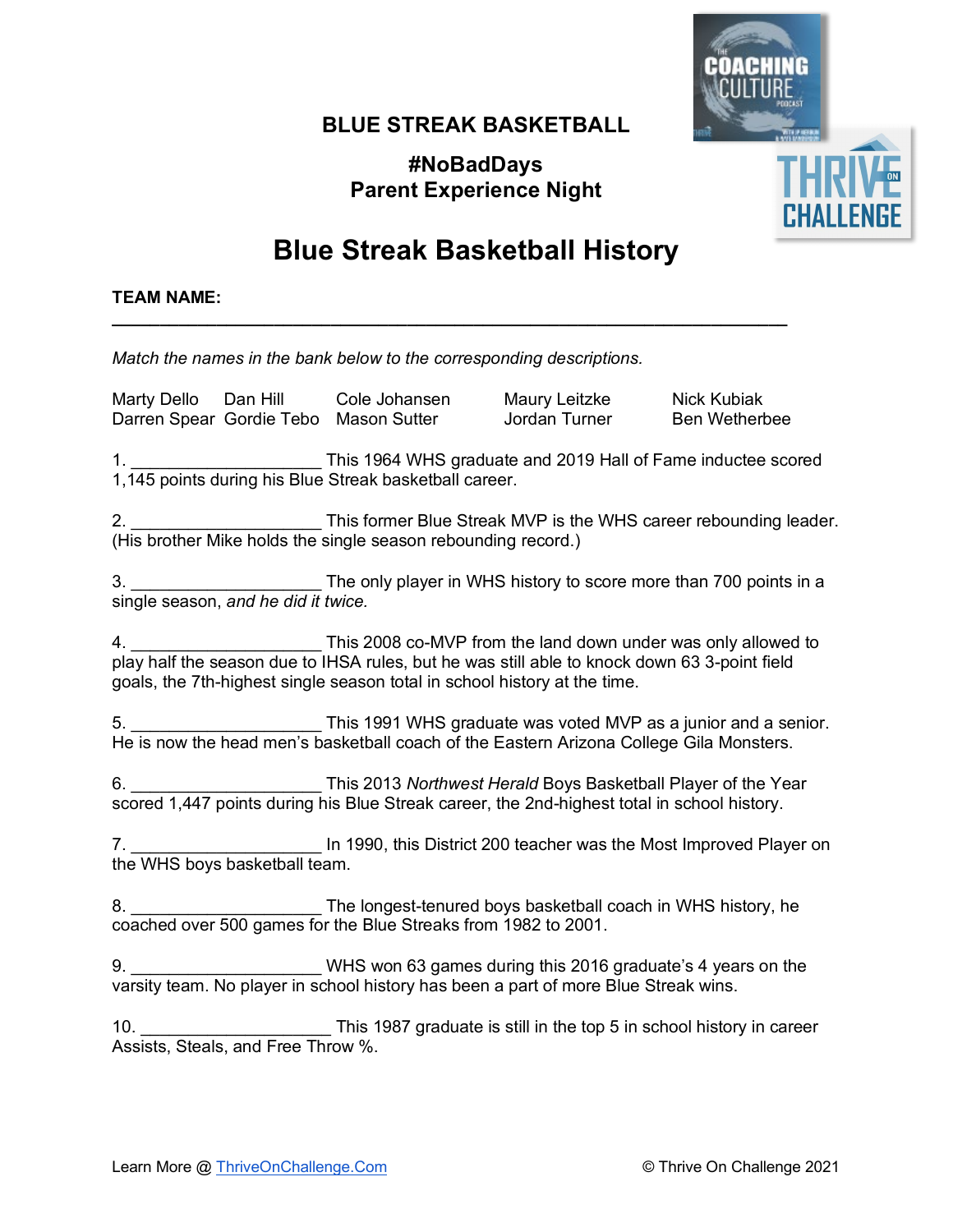

## **You make the call!**

*You are the official! Your calls for each of the following situations are in BOLD. For each call, circle NAILED IT if you got it right or BLEW IT if you got it wrong.*

1. Javier Garay deflects a pass from a Marengo player and Zach Adams dives on the floor for the ball. He secures the ball at the beginning of his dive, then slides another 8 feet before coming to a stop. From a stationary position on his stomach, Zach passes the ball ahead to Nick Weber for a two-handed slam. **Traveling violation on Zach. No basket; Marengo ball.**

NAILED IT BLEW IT

2. Mateo Alcazar drives to the basket for a lay-up. A help defender from Johnsburg steps into his path and jumps straight up into the air with his hands extended above his head. Mateo collides with him and both players fall to the ground. **Offensive foul on Mateo. Johnsburg ball.**

#### NAILED IT BLEW IT

3. With the 3rd quarter coming to a close, Kaden Perkins drives to the basket and misses a layup. With 4 seconds left on the clock, Brady Heeren, standing in the middle of the lane, attempts to tip it in but misses 3 consecutive attempts before finally making his 4th as time expires. **No basket. 3-second violation on Brady.**

#### NAILED IT BLEW IT

4. Jackson Lyons pulls up to shoot from the volleyball line, and Jack Little executes a perfect box out on the 6'6 center from Richmond-Burton. As Jack jumps straight into the air to grab the rebound, the RB player reaches over him and, without making contact with Jack, secures the rebound before Jack can get to it. **Over the back on the RB player. Woodstock ball.**

NAILED IT BLEW IT

5. Gaven Conatser steals the ball from a North Boone player and dribbles ahead for an uncontested shot. Jeremiah Betts-Moses is waiting at the basket and lifts Gaven into the air *Dirty Dancing-*style for a slam dunk. **No basket. Technical foul on Jeremiah.**

NAILED IT BLEW IT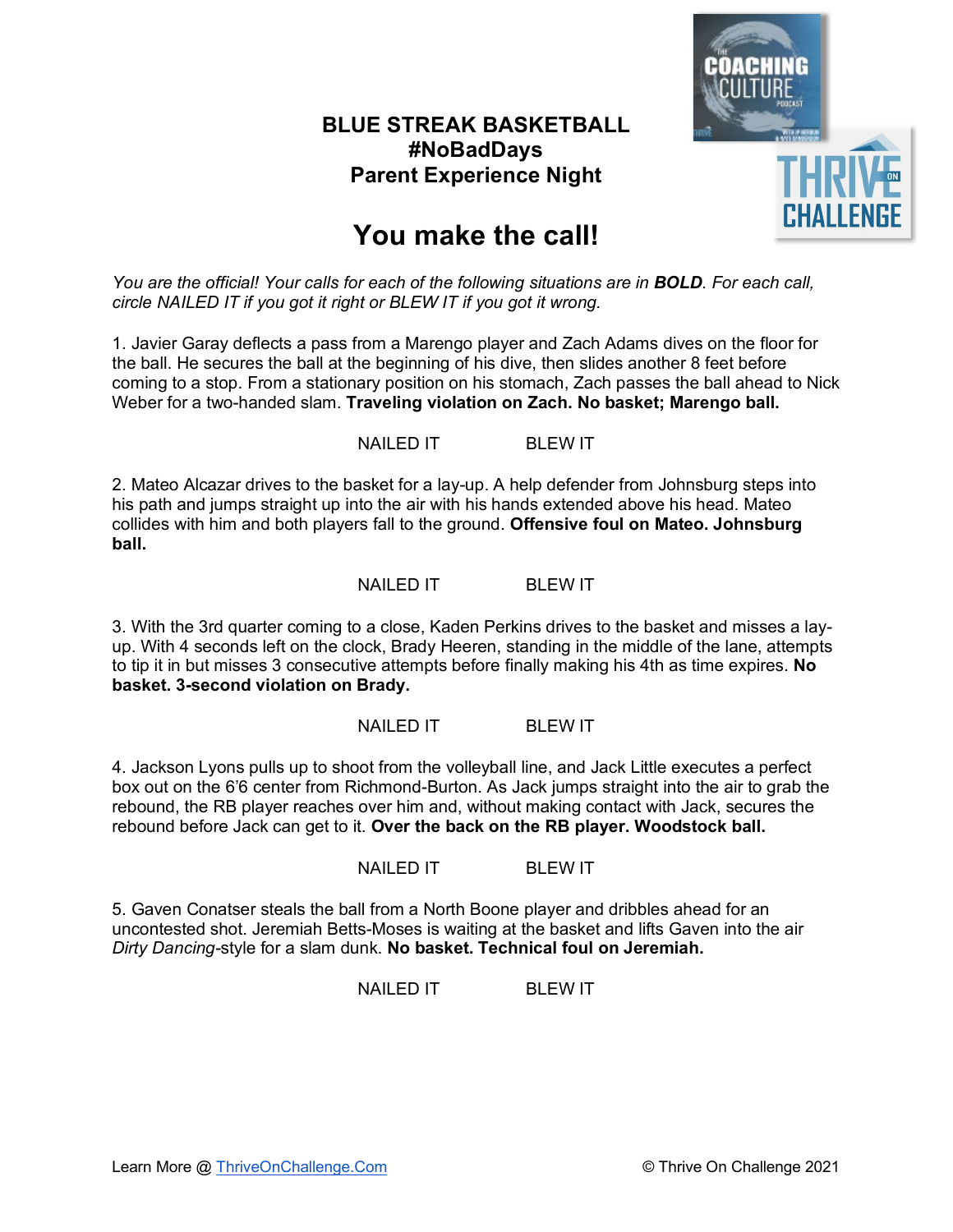

6. \_\_\_\_\_ After gaining possession of the ball on a traveling violation by Harvard, Coach Justice chooses Evan Neuhart to inbound the ball against the Hornets' press. Evan, realizing that he can't pass it around the 6'10 defender in front of him, takes 3 steps straight backward and launches the ball over the defender's head to Jack Novelle, who drives to the rim for an uncontested lay-up. **No basket. Traveling violation on Evan.**

#### NAILED IT BLEW IT

7. \_\_\_\_\_ Ethan Patterson drives to the basket for a lay-up. While the ball is on its way up, an Antioch player legitimately attempts to block the shot but ends up slapping the backboard instead. With the backboard still vibrating from the contact, Ethan's shot rattles out for a miss. **Basket is good. Basket interference on the Antioch player.**

NAILED IT BLEW IT

8. Max Barnett catches a skip pass on the wing and begins his shooting motion. Matt Keyzer, recognizing that his teammate is about to shoot, pivots to box out the Sycamore player nearest to him. The official feels that Matt "displaces" the other player and whistles an offensive foul on Matt a split second before Max releases his shot, which he banks in. It is Woodstock's 7th foul of the half. **No basket. Sycamore ball.**

NAILED IT BLEW IT

9. Hayden Haak passes the ball to Aidan Sivore at halfcourt. With one foot planted in the frontcourt and the other foot planted in the backcourt, Aidan catches the ball and takes one dribble on the frontcourt side of the midline before picking the ball up and passing it back to Hayden in the backcourt. **Backcourt violation. Belvidere ball.**

NAILED IT BLEW IT

10. After battling with a Genoa-Kingston player for a rebound under the Cogs' basket, Ryan Steponaitis comes up with the ball but mistakenly puts it back up in an attempt to score at the wrong basket. The G-K player, equally confused, attempts to block Ryan's shot and is whistled for a foul as Ryan's shot goes through the net. It is G-K's 3rd foul of the half. **Basket is good for Genoa-Kingston. Woodstock ball.**

NAILED IT BLEW IT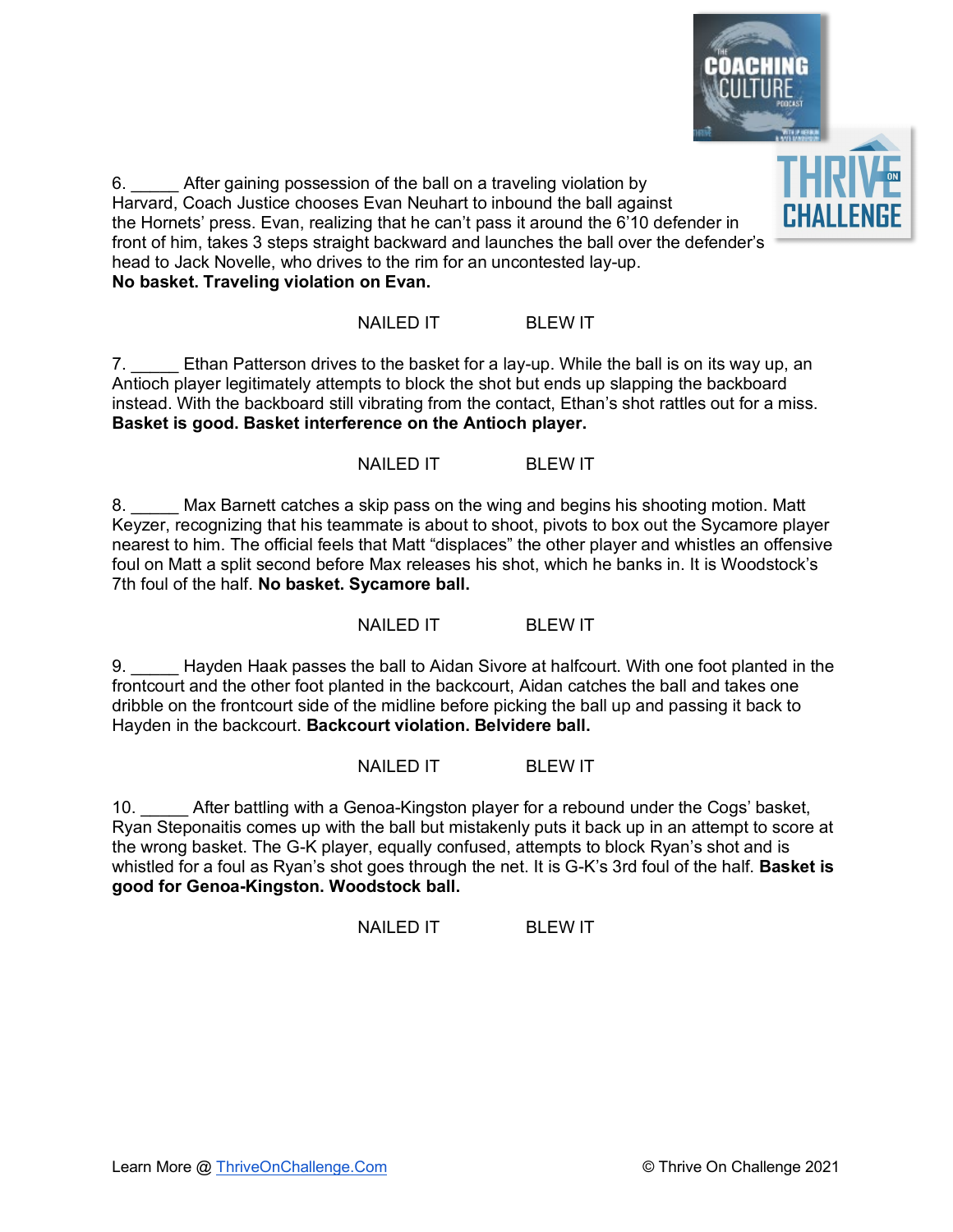

#### **TRIVIA TEAMS**

1. Javier Garay-Vasquez, Sam Vidales, Madelyn Price, Gina Adams, Chris Steponaitis, Kieta **Wheeler** 

2. Liam Spear, Nate Archambeau, Katie Steponaitis, Pam Zielinski, Roger Vidales, Jeff Ellegood

3. Gaven Conatser, Nick Weber, Celia Vasquez, Mike Adams, Alissia Thompson, Mike **Patterson** 

4. Zach Adams, Jeremiah Betts-Moses, Jenn Spear, Scott Zielinski, Dave Weber, Julia **Patterson** 

5. Ethan Zielinski, Ethan Patterson, Darren Spear, Alisa Ellegood, Kristi Steponaitis, John **Conatser** 

6 (5). Riley Ellegood, Ryan Steponaitis, Michelle Limberg, Becky Vidales, Lisa Weber

7. Kaeden Bogott, Nick Wirth, Matt Keyzer, Alcazar Parent, Agata Shulfer, Don Novelle

8. Mateo Alcazar, Evan Neuhart, Jake Murray, Linda Ogle, Chris Shulfer, Robin Novelle

9. Hamzah Subhani, Kaden Hunter, Jack Novelle, Chris Neuhart, Debi Keyzer, Stephanie Berry

10 (5). Max Barnett, Sam Berry, Matthew Chonos, Ken Hunter, Mike Keyzer

11 (5). Caden Ogle, Clark Shulfer, Kurt Bogott, Scot Berry, Mandy Chonos

12. Jack Little, Aidan Greenlee, Jakob Remot, Kim Sivore, Carrie Stone, Matt Sieck

13. Aidan Sivore, Dylan Stone, Thomas Sieck, Mary Perkins, Steve Kniola, Gretchen Heeren

14 (5). Hayden Haak, Dylan Sadler, Brady Heeren, Sean Sivore, Jenn Barrette

15. Kaden Perkins, Jared Kniola, Chris Sostre, Kevin Lyons, Claudia Christensen, Heath Barrette

16 (5). Dillin Alimovski, Braden Barrette, Tim Little, Maria Lyons, Nick Christensen

17 (5). Jackson Lyons, Ricky Murillo, Colleen Little, Scott Greenlee, Kathy Sieck